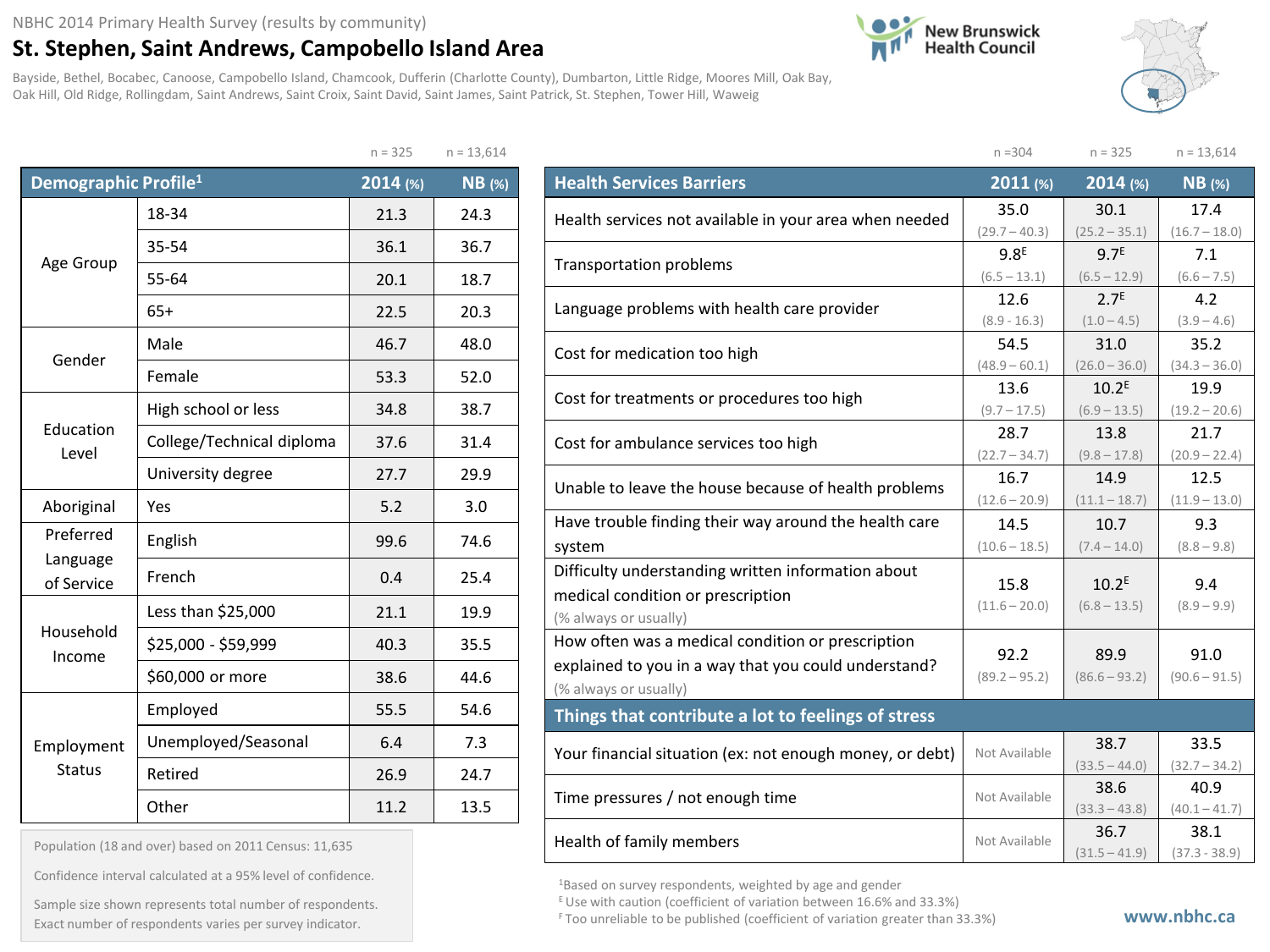## **St. Stephen, Saint Andrews, Campobello Island Area**

 $\uparrow$  = Higher than 2011 results

 $\mathbf{\Psi}$  = Lower than 2011 results

| $n = 304$ | $n = 325$ | $n = 325$ | $n = 13,614$ |
|-----------|-----------|-----------|--------------|

|                                                  | $n = 304$         | $n = 325$        | $n = 13,614$    |
|--------------------------------------------------|-------------------|------------------|-----------------|
| <b>Health Profile</b>                            | 2011(%)           | 2014 (%)         | $NB$ (%)        |
| Self-rated Health (% very good or excellent)     | 49.7              | 49.3             | 50.5            |
|                                                  | $(44.1 - 55.3)$   | $(44.0 - 54.7)$  | $(49.6 - 51.3)$ |
| Self-rated mental or emotional health            | Not Available     | 63.5             | 65.4            |
| (% very good or excellent)                       |                   | $(58.3 - 68.6)$  | $(64.6 - 66.2)$ |
| "My health largely depends on how well I take    | 48.7              | ← 62.5           | 55.2            |
| care of myself" (% strongly agree)               | $(43.1 - 54.3)$   | $(57.3 - 67.7)$  | $(54.4 - 56.0)$ |
| Number of prescription medications taken on a    | 10.5 <sup>E</sup> | 14.5             | 15.2            |
| regular basis <sup>3</sup> (%6 or more)          | $(6.4 - 14.6)$    | $(10.2 - 18.8)$  | $(14.5 - 15.9)$ |
| Discuss regularly with a health professional on  | 25.8              | 21.9             | 25.4            |
| improving health or preventing illness           | $(20.6 - 31.0)$   | $(17.4 - 26.3)$  | $(24.7 - 26.1)$ |
| (% always or usually)                            |                   |                  |                 |
| How long have you been seeing the same family    | 80.3              | 79.4             | 73.0            |
| doctor? (% 5 years or more)                      | $(75.8 - 84.8)$   | $(74.9 - 83.9)$  | $(72.2 - 73.7)$ |
| Are you limited in doing activities because of a |                   |                  |                 |
| physical or mental condition, or a health        | Not<br>Available  | 23.3             | 22.1            |
| problem? (% yes)                                 |                   | $(18.7 - 27.8)$  | $(21.4 - 22.8)$ |
| <b>Memory Loss</b>                               |                   |                  |                 |
| Someone in household has a memory problem        | Not               | 10.5             | 9.9             |
|                                                  | Available         | $(7.2 - 13.8)$   | $(9.4 - 10.4)$  |
| that interferes with day to day function         | Not               | 4.5 <sup>E</sup> | 3.9             |
|                                                  | Available         | $(2.3 - 6.7)$    | $(3.6 - 4.2)$   |
| <b>Health Behaviours</b>                         |                   |                  |                 |
| Eating fruits and vegetables                     | Not Available     | 54.1             | 50.4            |
| (% 5 portions or more a day)                     |                   | $(48.8 - 59.5)$  | $(49.5 - 51.2)$ |
| Moderate or vigorous physical activity           | Not Available     | 52.5             | 49.0            |
| (% at least 2 1/2 hours a week)                  |                   | $(47.1 - 57.8)$  | $(48.1 - 49.8)$ |
| Current smoker                                   | Not Available     | 25.2             | 19.2            |
| (% daily or occasional)                          |                   | $(20.6 - 29.9)$  | $(18.5 - 19.8)$ |
| Unhealthy weight                                 | Not Available     | 34.5             | 30.8            |
| (% obese)                                        |                   | $(29.3 - 39.6)$  | $(30.0 - 31.6)$ |

| <b>Chronic Health</b><br>Conditions <sup>1</sup> | $2011$ (%)              | $2014$ (%)                        | $2014^2$ (#) | $NB$ (%)                |
|--------------------------------------------------|-------------------------|-----------------------------------|--------------|-------------------------|
| One or more chronic                              | 60.7                    | 67.6                              |              | 61.6                    |
| health conditions <sup>3</sup>                   | $(55.1 - 66.3)$         | $(62.6 - 72.6)$                   | 7,863        | $(60.8 - 62.4)$         |
| High blood pressure                              | 26.3                    | 30.4                              | 3,532        | 27.0                    |
|                                                  | $(21.4 - 31.2)$         | $(25.4 - 35.3)$                   |              | $(26.2 - 27.7)$         |
| Arthritis                                        | 23.4                    | 22.2                              | 2,580        | 17.4                    |
|                                                  | $(18.7 - 28.1)$         | $(17.7 - 26.7)$                   |              | $(16.8 - 18.0)$         |
| Gastric Reflux (GERD)                            | 16.1<br>$(12.0 - 20.2)$ | 17.8<br>$(13.7 - 21.9)$           | 2,073        | 16.4<br>$(15.8 - 17.0)$ |
|                                                  | 14.9                    | 17.6                              |              | 14.0                    |
| Chronic pain                                     | $(11.0 - 18.9)$         | $(13.4 - 21.7)$                   | 2,042        | $(13.5 - 14.6)$         |
| Depression                                       | 10.2 E                  | 15.2                              | 1,766        | 14.9                    |
|                                                  | $(6.8 - 13.5)$          | $(11.3 - 19.0)$                   |              | $(14.3 - 15.5)$         |
| <b>Diabetes</b>                                  | 7.0 <sup>E</sup>        | 11.8                              | 1,374        | 10.7                    |
|                                                  | $(4.1 - 9.8)$           | $(8.3 - 15.3)$                    |              | $(10.1 - 11.2)$         |
| Cancer                                           | 9.1 <sup>E</sup>        | 9.7 <sup>E</sup>                  | 1,131        | 8.3                     |
|                                                  | $(5.9 - 12.3)$          | $(6.5 - 12.9)$                    |              | $(7.8 - 8.7)$           |
| Heart disease                                    | 9.0 <sup>E</sup>        | 7.9 <sup>E</sup>                  | 923          | 8.3                     |
|                                                  | $(5.8 - 12.2)$          | $(5.0 - 10.8)$                    |              | $(7.9 - 8.8)$           |
| Asthma                                           | 10.9                    | 7.8 <sup>E</sup>                  | 913          | 11.8                    |
|                                                  | $(7.4 - 14.4)$          | $(5.0 - 10.7)$                    |              | $(11.3 - 12.4)$         |
| Emphysema or COPD                                | 4.5 $E$                 | 3.7 <sup>E</sup>                  | 435          | 3.0                     |
|                                                  | $(2.2 - 6.8)$           | $(1.7 - 5.8)$                     |              | $(2.7 - 3.3)$           |
| <b>Stroke</b>                                    | F                       | 3.4 <sup>E</sup><br>$(1.4 - 5.3)$ | 395          | 2.5<br>$(2.2 - 2.8)$    |
| Mood disorder other<br>than depression           | F                       | F                                 | 265          | 3.0<br>$(2.7 - 3.2)$    |

Confidence interval calculated at a 95% level of confidence.

Symbols  $\bigwedge$  and  $\bigvee$  indicate a statistically significant difference at the 95% level of confidence.

Sample size shown represents total number of respondents. Exact number of respondents varies per survey indicator.

<sup>1</sup> Self-reported based on survey respondents

<sup>2</sup> Estimated number of citizens who have the selected chronic health condition

<sup>3</sup> Among the twelve chronic health conditions listed in table located at the right of this page.

 $E$  Use with caution (coefficient of variation between 16.6% and 33.3%)

F Too unreliable to be published (coefficient of variation greater than 33.3%)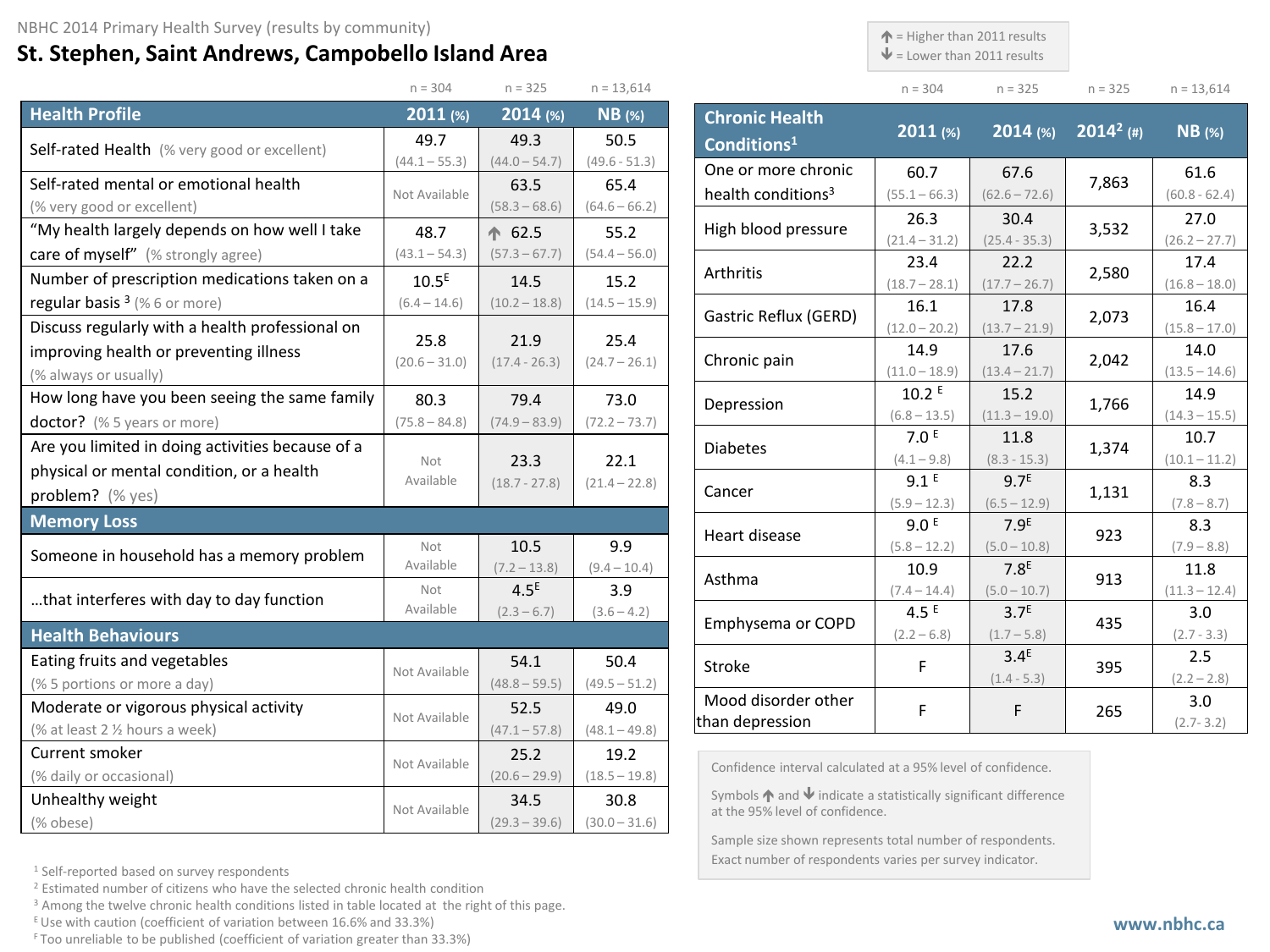|         | NBHC 2014 Primary Health Survey (results by community)<br>St. Stephen, Saint Andrews, Campobello Island Area                                                                              |                   |                             | $B =$ Better than 2011 results<br>$W =$ Worse than 2011 results |                                    |                   |                         |
|---------|-------------------------------------------------------------------------------------------------------------------------------------------------------------------------------------------|-------------------|-----------------------------|-----------------------------------------------------------------|------------------------------------|-------------------|-------------------------|
|         |                                                                                                                                                                                           |                   |                             | $n = 304$                                                       | $n = 325$                          | 1 to 33           | $n=13,614$              |
|         | <b>Primary Health Indicator</b>                                                                                                                                                           |                   |                             | 2011                                                            | 2014                               | Rank <sup>2</sup> | <b>NB</b>               |
|         | <b>Accessibility</b><br>The ability of patients/clients to obtain care/service at the right place and the right time, based on respective needs, in the official language of their choice |                   |                             |                                                                 |                                    |                   |                         |
| $A-1$   | Has a personal family doctor (% yes)                                                                                                                                                      |                   |                             | 97.0<br>$(95.1 - 98.9)$                                         | 93.6<br>$(91.0 - 96.2)$            | 16                | 92.1<br>$(91.7 - 92.5)$ |
| $A-2$   | <b>Calling family doctor's office during regular practice hours</b> (% very easy or somewhat easy)                                                                                        |                   |                             | 85.7<br>$(81.7 - 89.7)$                                         | 88.1<br>$(84.5 - 91.7)$            | 4                 | 78.3<br>$(77.6 - 79.0)$ |
| $A-3$   | Family doctor has extended office hours (after 5pm or on weekends) (% yes)                                                                                                                |                   |                             | Not available                                                   | 5.8 <sup>E</sup><br>$(3.2 - 8.4)$  | 32                | 16.2<br>$(15.6 - 16.8)$ |
| $A - 4$ | Family doctor has an after-hour arrangement when office is closed (% yes)                                                                                                                 |                   |                             | 8.6 <sup>E</sup><br>$(5.4 - 11.8)$                              | 7.4 <sup>E</sup><br>$(4.5 - 10.3)$ | 32                | 18.2<br>$(17.5 - 18.9)$ |
|         |                                                                                                                                                                                           |                   | (% on same day or next day) | 37.5<br>$(32.0 - 43.0)$                                         | 36.6<br>$(31.1 - 42.1)$            | 6                 | 30.1<br>$(29.3 - 30.9)$ |
| $A-5$   | How quickly appointment can be made with family doctor                                                                                                                                    | (% within 5 days) |                             | 66.8<br>$(61.4 - 72.3)$                                         | 71.8<br>$(66.6 - 77.0)$            | 4                 | 60.3<br>$(59.4 - 61.2)$ |
| $A-6$   | Nurse working with family doctor who is regularly involved in health care $(\%$ yes)                                                                                                      |                   |                             | 26.9<br>$(21.9 - 31.9)$                                         | 22.9<br>$(18.3 - 27.6)$            | 24                | 27.5<br>$(26.7 - 28.3)$ |
| $A-7$   | Has access to a <b>primary health team</b> <sup>3</sup> (% yes)                                                                                                                           |                   |                             | 44.9<br>$(39.3 - 50.5)$                                         | w 30.3<br>$(25.4 - 35.2)$          | 15                | 28.5<br>$(27.8 - 29.2)$ |
| $A-8$   | Wait time at the hospital emergency department (% less than 4 hours)                                                                                                                      |                   |                             | 75.4<br>$(68.5 - 82.3)$                                         | 69.6<br>$(62.2 - 77.0)$            | 24                | 73.9<br>$(72.7 - 75.1)$ |
| $A-9$   | How often citizens received the health care service they needed in the                                                                                                                    |                   | English $4$                 | 96.3<br>$(94.1 - 98.5)$                                         | 98.9<br>$(97.7 - 100.0)$           |                   | 95.2<br>$(94.8 - 95.6)$ |
|         | official language of their choice<br>(% who always received service in language of preference)                                                                                            |                   | French <sup>4</sup>         | F                                                               | F                                  |                   | 72.6<br>$(71.0 - 74.2)$ |

 $2$  Indicator rank across 33 communities, from best (1) to worst (33)

<sup>3</sup> Primary health team: Has access to a family doctor and has access to either a nurse practitioner or a nurse or other health professionals at their family doctor's office

 $\frac{1}{2}$  Use with caution (coefficient of variation between 16.7% and 33.3%)

<sup>F</sup> Too unreliable to be published (coefficient of variation greater than 33.3%)

Confidence interval calculated at a 95% level of confidence.

Symbols **B** and **W** indicate a statistically significant difference at the 95% level of confidence.

Sample size shown represents total number of respondents. Exact number of respondents varies per survey indicator.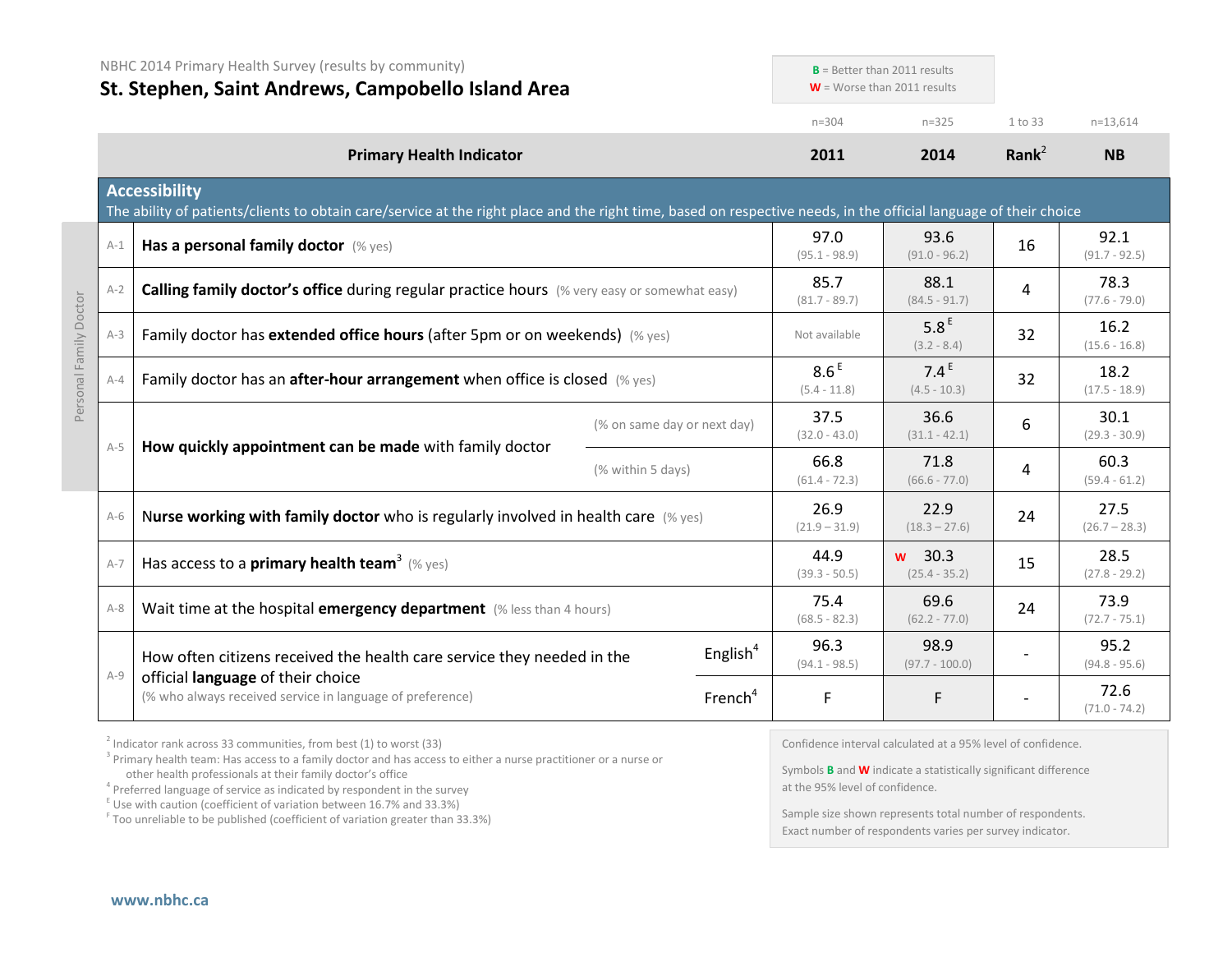|               | NBHC 2014 Primary Health Survey (results by community)<br>$B =$ Better than 2011 results<br>St. Stephen, Saint Andrews, Campobello Island Area<br>$W =$ Worse than 2011 results                                       |                              |                              |                   |                            |
|---------------|-----------------------------------------------------------------------------------------------------------------------------------------------------------------------------------------------------------------------|------------------------------|------------------------------|-------------------|----------------------------|
|               |                                                                                                                                                                                                                       | $n = 304$                    | $n = 325$                    | 1 to 33           | $n=13,614$                 |
|               | <b>Primary Health Indicator</b>                                                                                                                                                                                       | 2011                         | 2014                         | Rank <sup>2</sup> | <b>NB</b>                  |
|               | <b>Appropriateness</b><br>Care/service provided is relevant to the patients'/clients' needs and based on established standards                                                                                        |                              |                              |                   |                            |
| $Q-1$         | Adults 65 and over who received their flu shot in the last year $(\%$ yes)                                                                                                                                            | Not available                | 68.5<br>$(59.9 - 77.1)$      | 22                | 70.6<br>$(69.2 - 72.0)$    |
| $Q-2$         | Adults with one or more of four select chronic health conditions <sup>5</sup> who had<br><b>measurements for blood pressure</b> in the past 12 months $(\%$ yes)                                                      | 94.7<br>$(90.7 - 98.7)$      | 92.9<br>$(88.9 - 96.9)$      | 12                | 91.3<br>$(90.6 - 92.0)$    |
| $Q-3$         | Adults with one or more of four select chronic health conditions <sup>5</sup> who had<br><b>measurements for cholesterol</b> in the past 12 months (% yes)                                                            | 77.0<br>$(69.5 - 84.6)$      | 71.3<br>$(64.1 - 78.5)$      | 28                | 76.3<br>$(75.2 - 77.4)$    |
| $Q-4$         | Adults with one or more of four select chronic health conditions <sup>5</sup> who had<br><b>measurements for blood sugar</b> in the past 12 months (% yes)                                                            | 76.7<br>$(69.0 - 84.3)$      | 64.5<br>$(56.8 - 72.2)$      | 32                | 73.9<br>$(72.8 - 75.0)$    |
| $Q-5$         | Adults with one or more of four select chronic health conditions <sup>5</sup> who had<br><b>measurements for body weight</b> in the past 12 months (% yes)                                                            | 59.5<br>$(50.7 - 68.2)$      | 46.1<br>$(38.2 - 54.0)$      | 32                | 59.3<br>$(58.0 - 60.6)$    |
| $O-6$         | How often family doctor helps citizens coordinate the care from other health care<br>providers and places (% always)                                                                                                  | 69.0<br>$(62.3 - 75.6)$      | 71.8<br>$(65.5 - 78.1)$      | 14                | 70.7<br>$(69.7 - 71.7)$    |
|               | <b>Effectiveness</b>                                                                                                                                                                                                  |                              |                              |                   |                            |
| $Q - 7$       | Care/service, intervention or action achieves the desired results<br>Citizens with a chronic health condition <sup>7</sup> who are confident in controlling and managing<br>their health condition (% very confident) | 44.9<br>$(38.3 - 51.6)$      | 40.4<br>$(34.4 - 46.4)$      | 21                | 42.2<br>$(41.2 - 43.2)$    |
| <b>Safety</b> | Potential risks of an intervention or the environment are avoided or minimized                                                                                                                                        |                              |                              |                   |                            |
| $O-8$         | Citizens with a chronic health condition who know what each of their prescribed<br><b>medications do</b> (% strongly agree)                                                                                           | 56.0<br>$(48.7 - 63.3)$      | 52.5<br>$(45.9 - 59.1)$      | 14                | 47.7<br>$(46.6 - 48.8)$    |
| $Q-9$         | Was harmed due to a medical error or mistake as a result of health care services<br>received in the last 12 months (excluding hospital stay) $(\%$ yes)                                                               | $4.2^{E,6}$<br>$(1.9 - 6.4)$ | $3.1^{E,6}$<br>$(1.2 - 5.0)$ |                   | $2.7^{6}$<br>$(2.4 - 3.0)$ |
|               |                                                                                                                                                                                                                       |                              |                              |                   |                            |

<sup>2</sup> Indicator rank across 33 communities, from best (1) to worst (33)<br><sup>5</sup> Self-reported by respondent: Diabetes, heart disease, stroke or high blood pressure

<sup>6</sup> For this type of indicator, a "better" result is achieved when the indicator has a "lower" value

<sup>7</sup> Self-reported by respondent: Arthritis, asthma, cancer, chronic pain, depression, diabetes, emphysema or COPD, gastric reflux (GERD), heart disease, high blood pressure or hypertension, mood disorder other than depression, or stroke E Use with caution (coefficient of variation between 16.7% and 33.3%)

Confidence interval calculated at a 95% level of confidence.

Symbols **B** and **W** indicate a statistically significant difference at the 95% level of confidence.

Sample size shown represents total number of respondents. Exact number of respondents varies per survey indicator.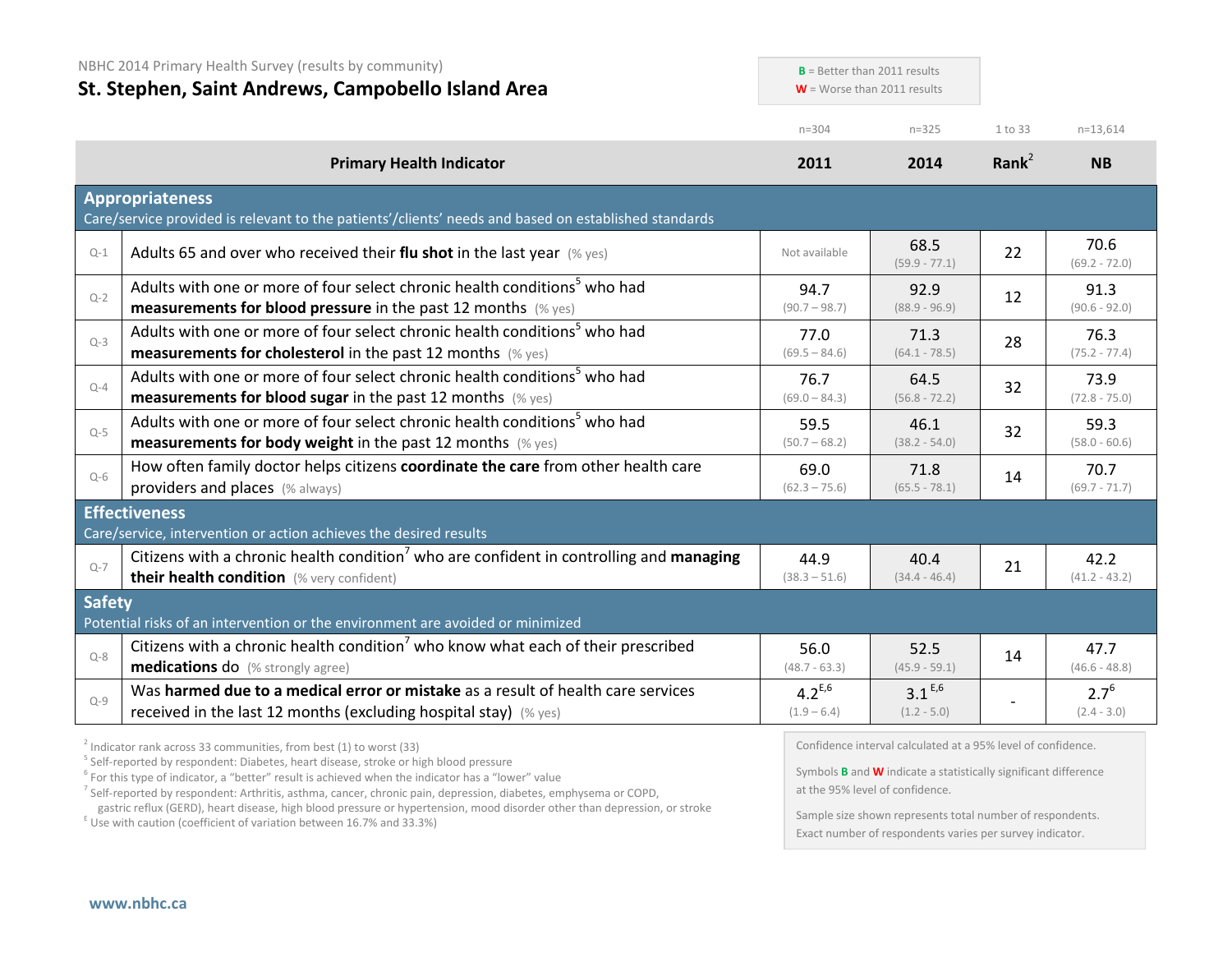|          | NBHC 2014 Primary Health Survey (results by community)                                                                     |                                     | $B =$ Better than 2011 results    |           |                               |
|----------|----------------------------------------------------------------------------------------------------------------------------|-------------------------------------|-----------------------------------|-----------|-------------------------------|
|          | St. Stephen, Saint Andrews, Campobello Island Area                                                                         |                                     | $W =$ Worse than 2011 results     |           |                               |
|          |                                                                                                                            | $n = 304$                           | $n = 325$                         | 1 to 33   | $n = 13,614$                  |
|          | <b>Primary Health Indicator</b>                                                                                            | 2011                                | 2014                              | Rank $^2$ | <b>NB</b>                     |
|          | <b>Efficiency</b><br>Achieving the desired results with the most cost-effective use of resources                           |                                     |                                   |           |                               |
| $Q - 10$ | Model of care used most often when sick or in need of care from a health professional<br>(% hospital emergency department) | $20.5^6$<br>$(15.9 - 25.1)$         | $19.0^{6}$<br>$(14.7 - 23.3)$     | 24        | $11.5^{6}$<br>$(11.0 - 12.0)$ |
| $Q - 11$ | Has used Tele-Care or other telephone information lines in the last 12 months $(\%$ yes)                                   | 8.1 <sup>E</sup><br>$(5.0 - 11.2)$  | 6.9 <sup>E</sup><br>$(4.2 - 9.6)$ | 15        | 7.4<br>$(7.0 - 7.8)$          |
|          | <b>Use of services</b><br>Using primary health services in the last 12 months                                              |                                     |                                   |           |                               |
| $U-1$    | Visited a personal family doctor (% yes)                                                                                   | 84.8<br>$(80.8 - 88.8)$             | 84.0<br>$(80.1 - 87.9)$           | 11        | 80.3<br>$(79.6 - 81.0)$       |
| $U-2$    | Visited a hospital emergency department (% yes)                                                                            | 51.0<br>$(45.4 - 56.6)$             | 47.5<br>$(42.1 - 52.9)$           | 14        | 41.3<br>$(40.5 - 42.1)$       |
| $U-3$    | Visited a specialist (% yes)                                                                                               | Not available                       | 51.0<br>$(45.6 - 56.4)$           | 29        | 56.4<br>$(55.6 - 57.2)$       |
| $U-4$    | Visited an after-hours clinic or a walk-in clinic (% yes)                                                                  | 2.9 <sup>E</sup><br>$(1.0 - 4.8)$   | 6.8 <sup>E</sup><br>$(4.1 - 9.5)$ | 32        | 24.3<br>$(23.6 - 25.0)$       |
| $U-5$    | Visited an alternative practitioner (% yes)                                                                                | Not available                       | 20.6<br>$(16.3 - 24.9)$           | 22        | 25.2<br>$(24.5 - 25.9)$       |
| $U-6$    | Visited a community health centre (% yes)                                                                                  | 12.3<br>$(8.6 - 16.0)$              | 6.9 <sup>E</sup><br>$(4.2 - 9.6)$ | 17        | 6.9<br>$(6.5 - 7.3)$          |
| $U-7$    | Used ambulance services (% yes)                                                                                            | $5.5^E$<br>$(2.9 - 8.1)$            | 4.4 $E$<br>$(2.2 - 6.6)$          | 25        | 5.7<br>$(5.3 - 6.1)$          |
| $U-8$    | Visited a nurse practitioner (% yes)                                                                                       | 10.5 <sup>E</sup><br>$(7.0 - 14.0)$ | 5.3 <sup>E</sup><br>$(2.9 - 7.7)$ | 25        | 7.7<br>$(7.3 - 8.1)$          |
| $U-9$    | Visited a health professional at a private clinic (% yes)                                                                  | Not available                       | 15.8<br>$(11.9 - 19.7)$           | 33        | 23.7<br>$(23.0 - 24.4)$       |

 $2$  Indicator rank across 33 communities. Under "efficiency" the rank is from best (1) to worst (33). Under "use of services" the rank is from highest (1) to lowest (33)

<sup>6</sup> For this type of indicator, a "better" result is achieved when the indicator has a "lower" value  $E$ <sup>E</sup> Use with caution (coefficient of variation between 16.7% and 33.3%)

Confidence interval calculated at a 95% level of confidence.

Symbols **B** and **W** indicate a statistically significant difference at the 95% level of confidence.

Sample size shown represents total number of respondents. Exact number of respondents varies per survey indicator.